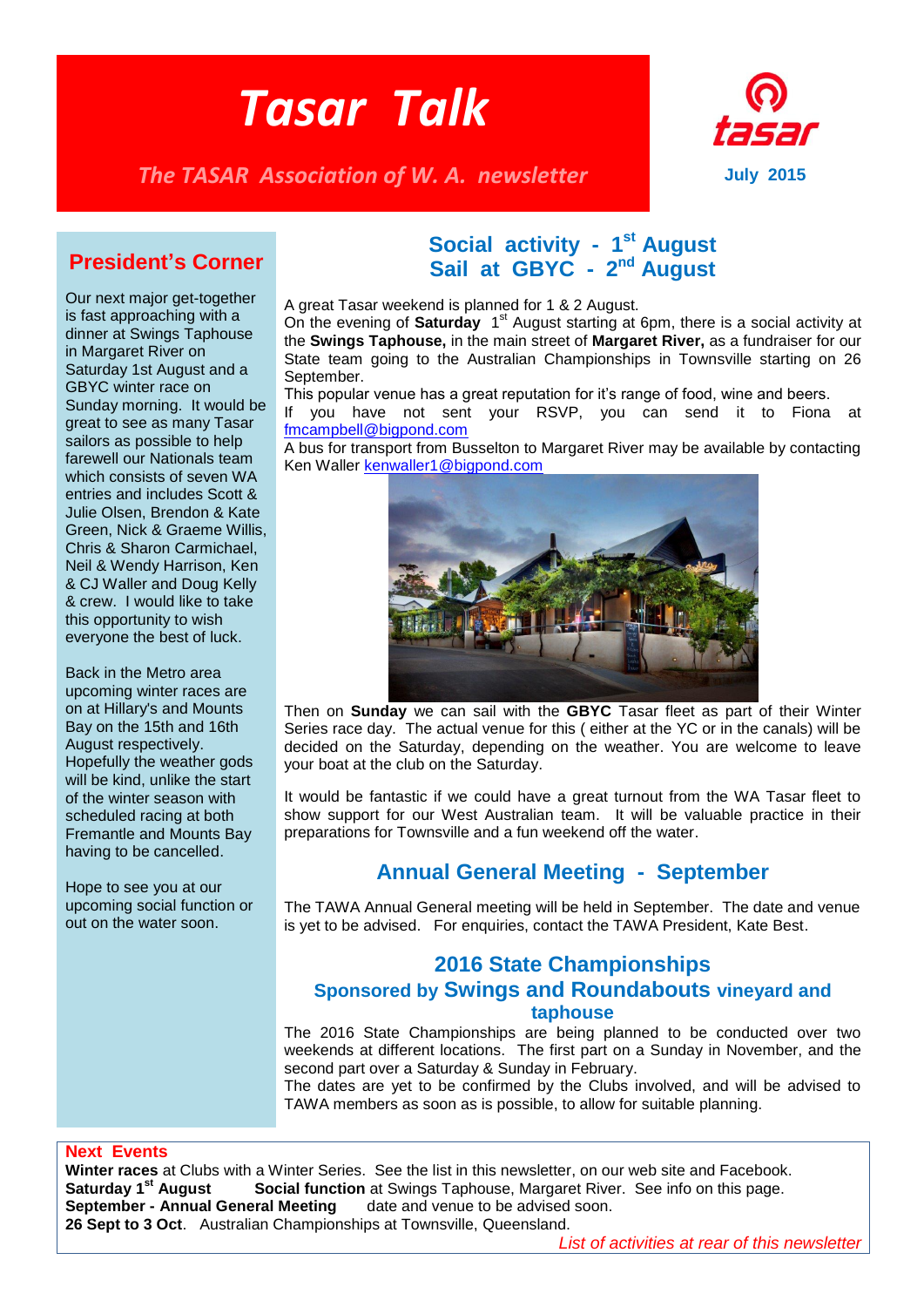# *TASAR TALK July 2015*

### **Tasar WA Polo shirts**

To help promote our Class and sailors at activities and events, you can now obtain Polo shirts with the TAWA logo, as part of a bulk order. Orders need to be made by next Thursday 30 July.

The colour will be a **white shirt** with **black trim**, with the **yellow & black TAWA logo** on the left chest.







Fabric is moisture removal "DRIWEAR", "Cottonback" pique knit easycare fabric, 180gsm 80% polyester 20% cotton.



**Orders** to Greg Jennings - **by Thursday 30 July**, to email [gjennings1@bigpond.com](mailto:gjennings1@bigpond.com) **Cost** \$27 each. **Payment** to Tasar Association of Western Australia,

BSB 016-002, Account number 2538-47402, Reference with your name.

**Delivery** will be to each Club representative by about mid-August. Please arrange your Collection of shirts with them. Greg J. will advise when the shirts will be available.

| Ladies sizes 6 8 10 12 14 16 18 20 22 24 26<br>1/2 Chest -<br>cm |                                                |  |  |  |                      |  | <b>Men's Size</b>        |  |                  |     | S M L XL 2XL 3XL 5XL |
|------------------------------------------------------------------|------------------------------------------------|--|--|--|----------------------|--|--------------------------|--|------------------|-----|----------------------|
|                                                                  | 42.5 45 47.5 50 52.5 55 57.5 60 64.5 69.5 74.5 |  |  |  |                      |  | $\frac{1}{2}$ Chest - cm |  | 53 58 62 60.5 63 | 68. | 73                   |
| <b>Kids sizes</b>                                                |                                                |  |  |  | 4 6 8 10 12 14 16    |  |                          |  |                  |     |                      |
| $1/2$ Chest - cm                                                 |                                                |  |  |  | 36 38 40 42 44 46 49 |  |                          |  |                  |     |                      |

### **Australian Championships at Townsville, Queensland 26 September to 3 October 2015**

Seven boats from Western Australia will be taking part in the 43rd Tasar Australian Championships to be held in Townsville, Queensland from 26<sup>th</sup> September to  $3^{rd}$  October 2015.

David Meehan has been coordinating the arrangements for the container to transport the seven boats and equipment to Townsville. Scott Olsen is assisting with the various aspects of how and where to pack the boats and equipment, and will be the contact in Townsville for unpacking and packing activities.

Contact David Meehan email: [davidmeehan101@hotmail.com](mailto:davidmeehan101@hotmail.com) mobile: 0421 765 601

A fundraising activity for the event is on the 1<sup>st</sup> August in Margaret River, as mentioned elsewhere in this newsletter.

Team TAWA sailing bibs are intended to be presented prior to their departure in September.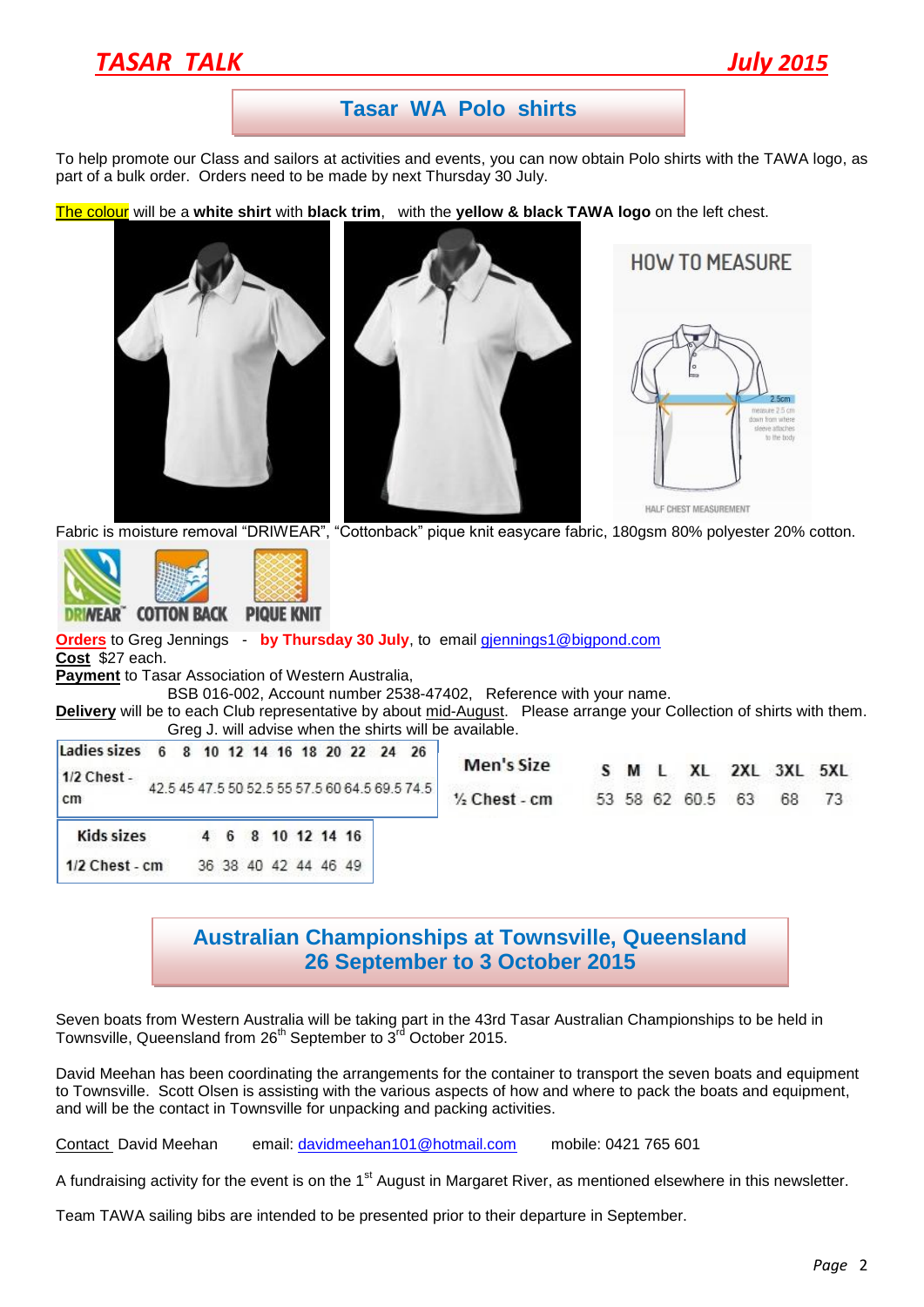# *TASAR TALK July 2015*

## **Club Reports**

*Note that there are also Club items and events on our Facebook page and web site*.

#### **. Mandurah O.F.S.C. .**

Instead of having a Winter Series MOFSC is planning a Invitational Winter Regatta to be held over the weekend of Saturday 19th and Sunday 20th September 2015, the format is still being arranged with the sponsor of the weekend. Stayed tuned for more details to our face book page

Trevor Date MOFSC Tasar Rep

#### **. Hillarys Yacht Club .**

The 20<sup>th</sup> June race day of our Winter Series saw our two new Tasar sailors, Beth and Adam Brett, try their skills in the Club Tasar.



We had no racing on either of the July race days of our Winter series. One day lost due to most people being away for school holidays and the other day due to lack of wind, which is very unusual.

Two Tasars have recently been added to our fleet, one for Adam and Beth, and one for Adam Harrison. They were obtained from the eastern states.

Our two remaining winter series race days are on August 1 and 15. All Tasar sailors are welcome to take part in any of the race days. Briefing at 8:45 am for a 9:45 am start. 3 races. On water training. Canteen open for hot food afterwards.

Greg J.

**Contributions** are due by **Monday 24th August 2015** for the next **Tasar Talk** newsletter which will contain information on our AGM and other activities in September and October. Contributions can be emailed to the TAWA Publicity Officer, Greg at [gjennings1@bigpond.com](mailto:gjennings1@bigpond.com) Photos and stories/comments are welcome. \_\_\_\_\_\_\_\_\_ \_\_\_\_\_\_\_\_

#### **Help to promote Tasar activities and your Club**

by sending items and photos for either our newsletter, Facebook page or web site to our Publicity Officer. \_\_\_\_\_\_\_\_\_ \_\_\_\_\_\_\_\_

**Tasar pamphlet** is available on our web site [www.tasar.org/regions/australia/western-australia/](http://www.tasar.org/regions/australia/western-australia/) near the bottom of the page and also on the Membership menu page.

\_\_\_\_\_\_\_\_\_ \_\_\_\_\_\_\_\_

#### **See TAWA on Facebook**

at [www.facebook.com/tasarsWA](http://www.facebook.com/tasarsWA) for news & information, events, race results, etc, from our Clubs and Tasar Association. Some of the features include photos and video of current and past events, provide updates & answer enquiries for events, and help with planning for future events.

#### **Tasar web site**

\_\_\_\_\_\_\_\_\_ \_\_\_\_\_\_\_\_

The **Tasar web site** [www.tasar.org](http://www.tasar.org/) contains **TAWA** at [www.tasar.org/regions/australia/western-australia/](http://www.tasar.org/regions/australia/western-australia/) which includes sections on items such as our Programme of Events, Results of Tasar events, photo gallery, TAWA contacts, Club contacts & information, State Championships section, State Championship records, Membership information & forms, and History. Contributions and suggestions are welcomed by the **TAWA Publicity Officer**, Greg at [gjennings1@bigpond.com](mailto:gjennings1@bigpond.com) . Photos are welcome.

**Boats & equipment for sale** advertisements on the web site are processed through each State's representative for the Tasar web site, and for TAWA it is our Publicity Officer Greg at [gjennings1@bigpond.com.](mailto:gjennings1@bigpond.com)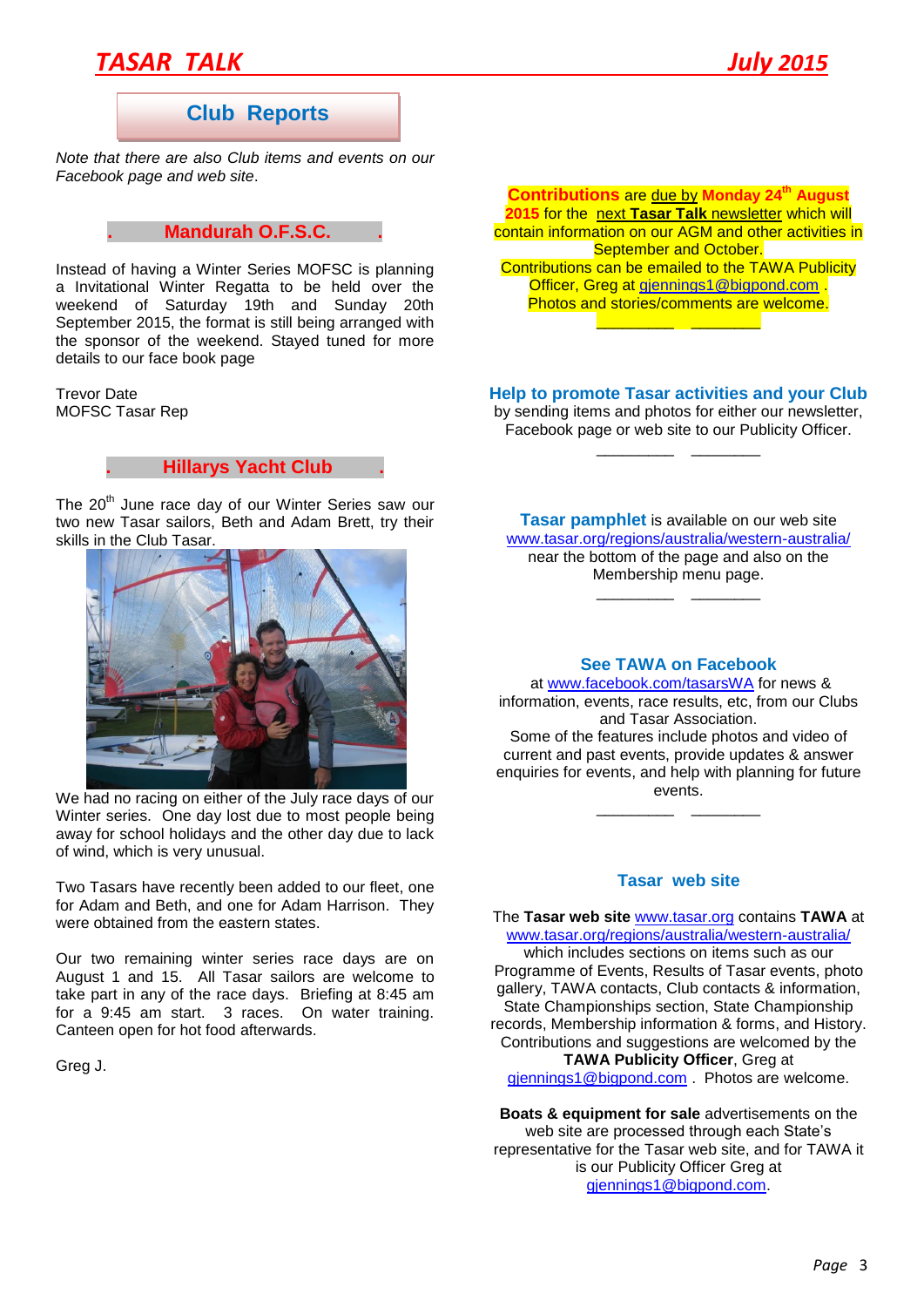# *TASAR TALK July 2015*

# **For Sale or Wanted**

**For Sale - West coast Rudder Box. Unused spare.**

**Contact Ian James [ian.m.james4@bigpond.com](mailto:ian.m.james4@bigpond.com) 0434307983 -------- -------**

#### **Tasars Wanted.**

Do you have a Tasar that is not being used or some Tasar equipment that you no longer need, or know of a Tasar that is not being used? Advertise it here for *free*, and also on the Tasar web site for *free*. Even if a Tasar needs some TLC and is not being used, get it advertised. We need more boats.

Send details, and a photo if available, to the TAWA Publicity Officer, Greg, at **[gjennings1@bigpond.com](mailto:gjennings1@bigpond.com)**

# **For Sale**

#### **New MAST top sections** (Bare, no fittings)

These are **all new items** at low cost. They were spares for the recent Worlds.

Available now from TAWA in Perth.

Contact Kayne Binks 0411 699 822

**Also see Boats For Sale on the Tasar web site [www.tasar.org](http://www.tasar.org/)**